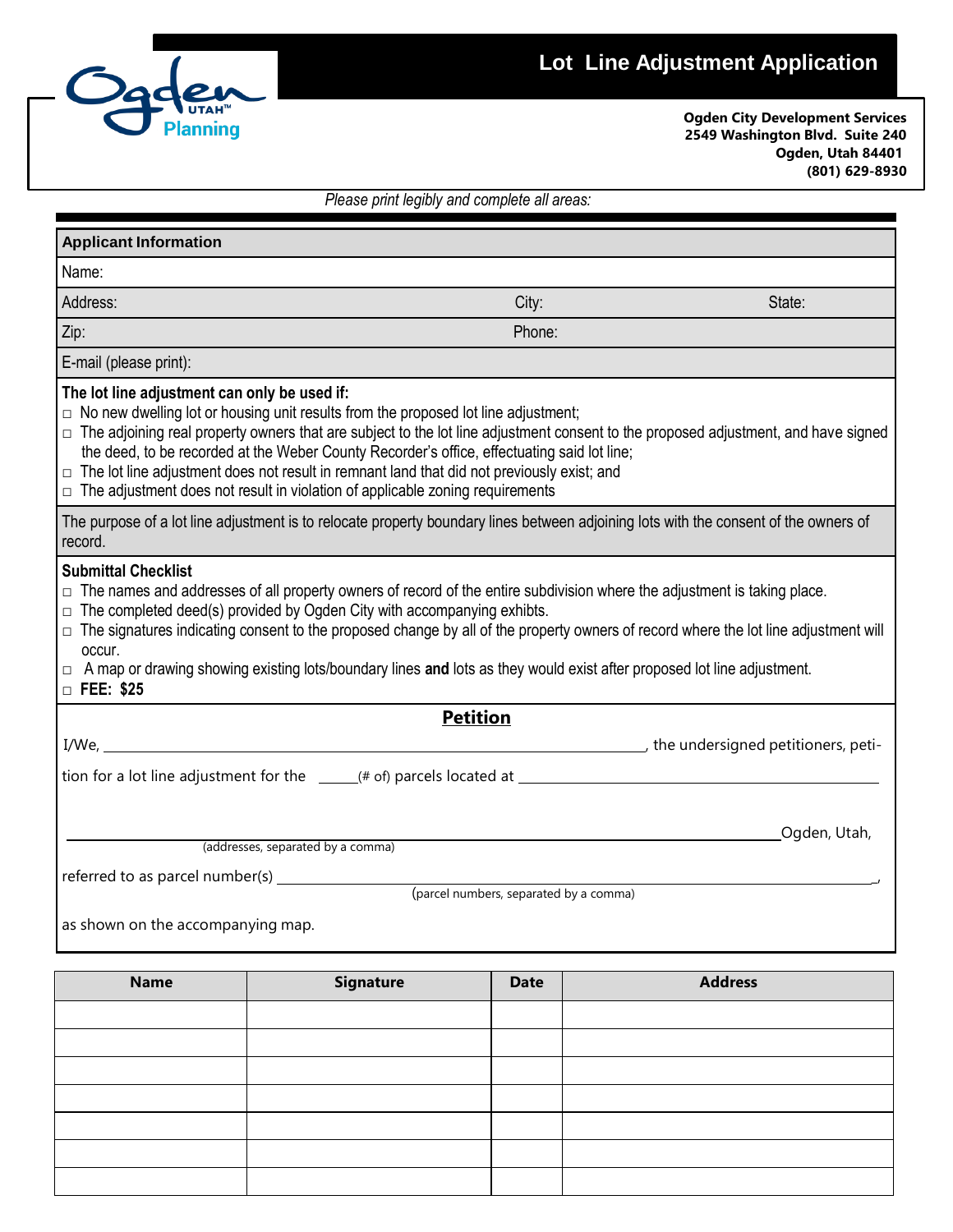**Staff Use Only Conditions of Approval:**

**Approved:**

| <b>Community Development Director or his designee</b> | date                                                                                                                                                                                                                                                       |  |  |
|-------------------------------------------------------|------------------------------------------------------------------------------------------------------------------------------------------------------------------------------------------------------------------------------------------------------------|--|--|
| <b>City Engineer</b>                                  | date                                                                                                                                                                                                                                                       |  |  |
| <b>City Attorney</b>                                  | date                                                                                                                                                                                                                                                       |  |  |
| <b>OGDEN CITY APPROVAL</b><br>$\sim$ 20               | This lot line adjustment effected in the above deed(s) is hereby approved by the Community Development Director or Director's<br>Designee of Ogden City, in accordance with the Ogden City Ordinance and the requirements of State law, this ______ day of |  |  |
| <b>ATTEST:</b>                                        | <b>OGDEN CITY, a municipal corporation</b>                                                                                                                                                                                                                 |  |  |
| City Recorder                                         | By______________<br>Community Development Director or Director's designee                                                                                                                                                                                  |  |  |
|                                                       | <b>ACKNOWLEDGEMENT</b>                                                                                                                                                                                                                                     |  |  |
| <b>STATE OF UTAH</b><br>۰§<br><b>COUNTY OF WEBER)</b> |                                                                                                                                                                                                                                                            |  |  |
| acknowledged to me that they executed the same.       |                                                                                                                                                                                                                                                            |  |  |
|                                                       |                                                                                                                                                                                                                                                            |  |  |
| My Commission Expires:                                | <b>NOTARY PUBLIC</b>                                                                                                                                                                                                                                       |  |  |

example and the set of the set of the set of the set of the set of the set of the set of the set of the set of the set of the set of the set of the set of the set of the set of the set of the set of the set of the set of t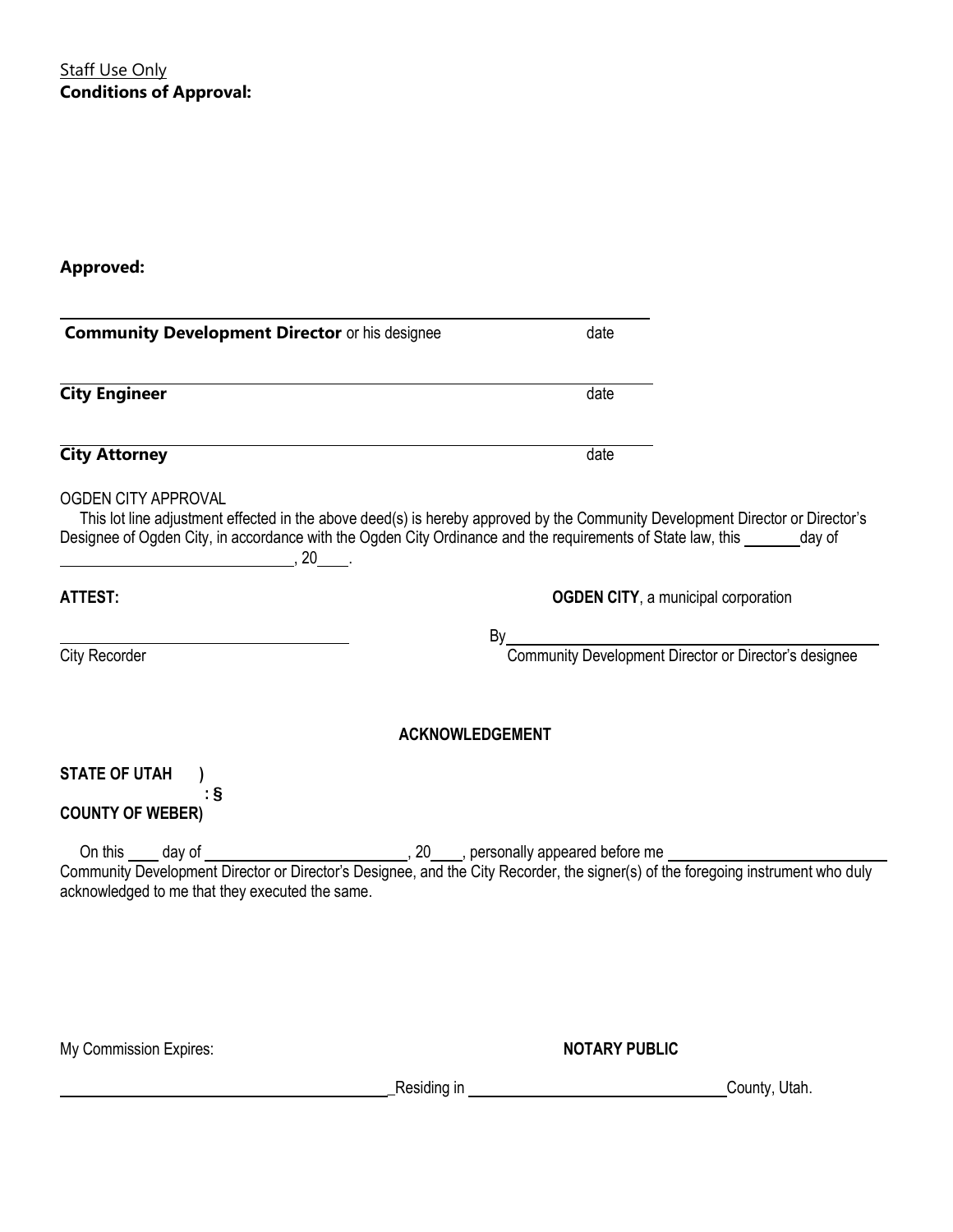#### NOTES FOR COMPLETING THIS FORM (DO NOT RECORD THIS PAGE)

- 1. The name of Owner One needs to be completed using the same name or names appearing on the most recent deed recorded with the office of the Weber County Recorder for the property described on Exhibit A.
- 2. The name of Owner Two needs to be completed using the same name or names appearing on the most recent deed recorded with the office of the Weber County Recorder for the property described on Exhibit B.
- 3. Even if the same person or group owns both parcels, the identity of Owner One and Owner Two needs to match the deeds. For example, if Jim Smith and Linda Smith are adjusting a boundary line between two existing parcels, Owner One would be identified as "Jim Smith and Linda Smith" and Owner Two would be identified as "Jim Smith and Linda Smith." It would not be appropriate to list the two separately and show Owner One as Jim Smith (alone) and Owner Two as Linda Smith (alone).
- 4. An Owner's address may be different than the property address. The Owner's address is used at the beginning of the document, but the property address is used in Recital A and in the Exhibits. If the property does not have an address the form can state "No Address Assigned" or it may describe an approximate address, e.g. "About 2650 Madison"
- 5. At the end of the document, there is a space for Owner One and Owner Two to sign the Agreement. Please write the exact same name or names of Owner One and Owner Two above the signature lines as are filled out at the beginning of the Agreement. If an owner is only one person, the lower signature line(s) need not be used.
- 6. Exhibit C is very important. This will define where the property boundary between the parcels now ends. This description is for the new boundary line only. This means it will have a beginning point and an end point. The line can change directions, but all that is intended is to separate the land on one side of the new line from land on the other side of the new line.
- 7. The blanks in paragraph 1 are filled based on where an owner's property is located in relation to the line described in Exhibit C. For example, if Owner One is going to own the land to the north and east of the new line, you would write in "north and east" for Owner One and "south and west" for Owner Two. Use the best description that applies to the particular circumstances of the transaction.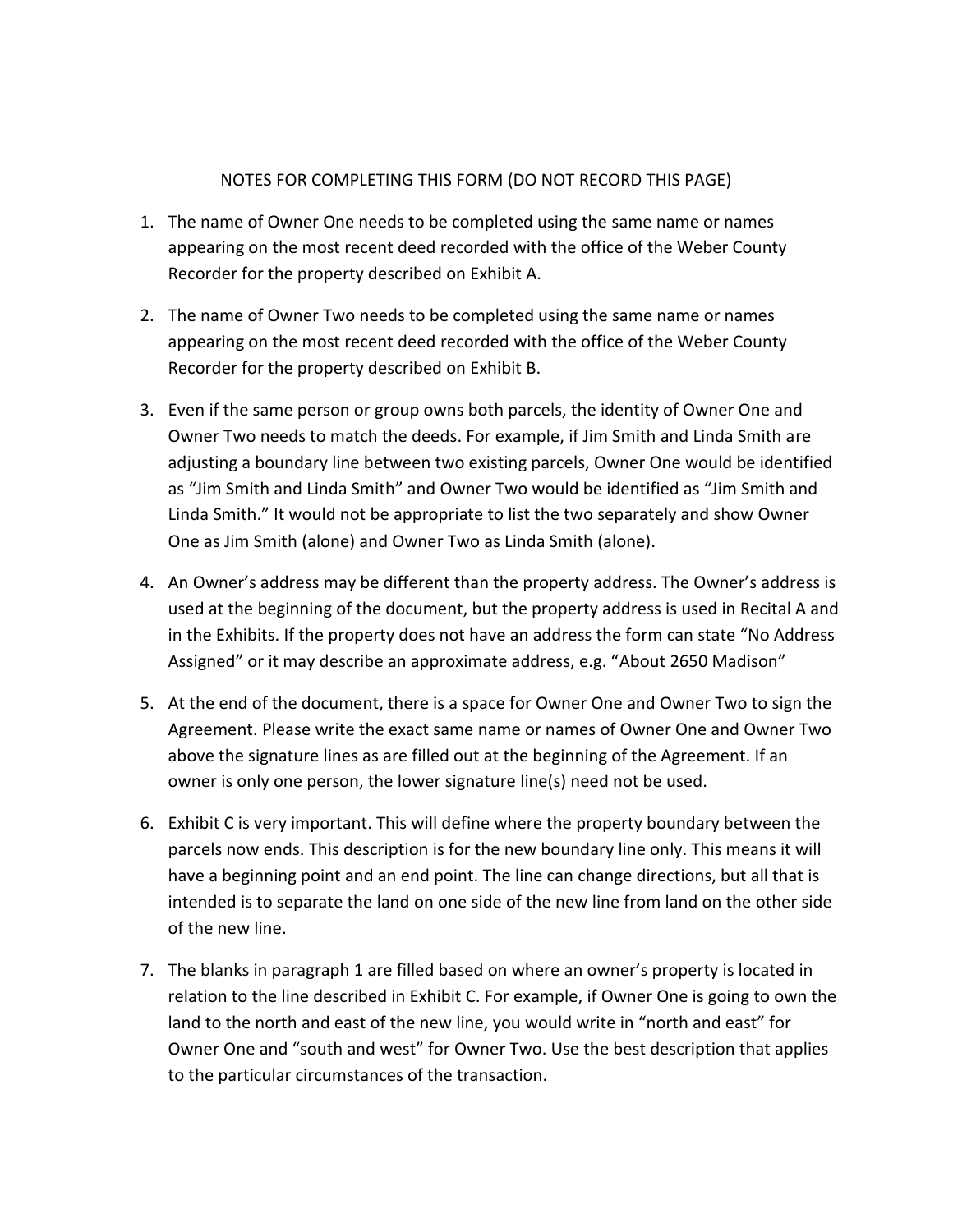#### BOUNDARY LINE AGREEMENT & MUTUAL QUIT CLAIM DEED

This Boundary Line Agreement and Mutual Quit Claim Deed (the "Agreement") is made this day of  $\frac{1}{20}$ , 20, by and between

| (hereinafter referred to as "Owner | \n∆″ |
|------------------------------------|------|
|                                    |      |

(hereinafter referred to as "Owner Two") of \_\_\_\_\_\_\_\_\_\_\_\_\_\_\_\_\_\_\_\_\_\_\_\_\_\_\_\_\_\_\_\_ (address) (Owner One and Owner Two are collectively referred to as the "Parties").

#### RECITALS

- A. The Parties are the owners of record of adjoining parcels or lots within Ogden City, Weber County Utah. Owner One currently owns property at \_\_\_\_\_\_\_\_\_\_\_\_\_\_\_\_\_\_\_\_\_\_\_\_\_\_\_\_, Ogden, Utah, which is further described on Exhibit A. Owner Two currently owns property at \_\_\_\_\_\_\_\_\_\_\_\_\_\_\_\_\_\_\_\_\_\_\_\_\_\_\_\_ , Ogden, Utah, which is further described on Exhibit B.
- B. The Parties have discussed the mutual advantages to be derived through the relocation of their common boundary line and are interested in establishing written evidence of their agreement.
- C. The Parties have reviewed and approved a revised description of their respective boundary which has been prepared in accordance with the terms of this Agreement regarding the identification, alteration, or correction of their common boundary line. Attached hereto as Exhibit C which contains a description of the line that the Parties have each agreed to as their new common dividing line.
- D. By entering into this agreement, the Parties do not intend to create any new lot, dwelling unit, or remnant parcel. The Parties also do not intend that this Agreement be construed to result in violation of any currently applicable Ogden City zoning requirements or land use ordinance.

**NOW THEREFORE,** for valuable consideration, the receipt and sufficiency of which is hereby acknowledged, Owner One and Owner Two hereby covenant and agree as follows:

- 1. Owner One hereby quit claims and conveys to Owner Two all that property lying of the Boundary Line as described in Exhibit C, and Owner Two hereby quit claims and conveys to Owner One all that property lying \_\_\_\_\_\_\_\_\_\_\_\_\_\_\_\_\_\_\_\_\_\_\_\_\_\_ of the Boundary Line as described in Exhibit C, of which the Parties have interest.
- 2. The new legal descriptions of the lots or parcels created by this Agreement and the adoption of the new common boundary line are attached hereto. Exhibit D contains the new legal description for the property owned by Owner One. Exhibit E contains the new legal description for the property owned by Owner Two.
- 3. All improvements hereafter constructed or installed by the Parties on their respective sides of the boundary line shall be placed in a manner that will preclude encroachments over the new common boundary line created by this Agreement.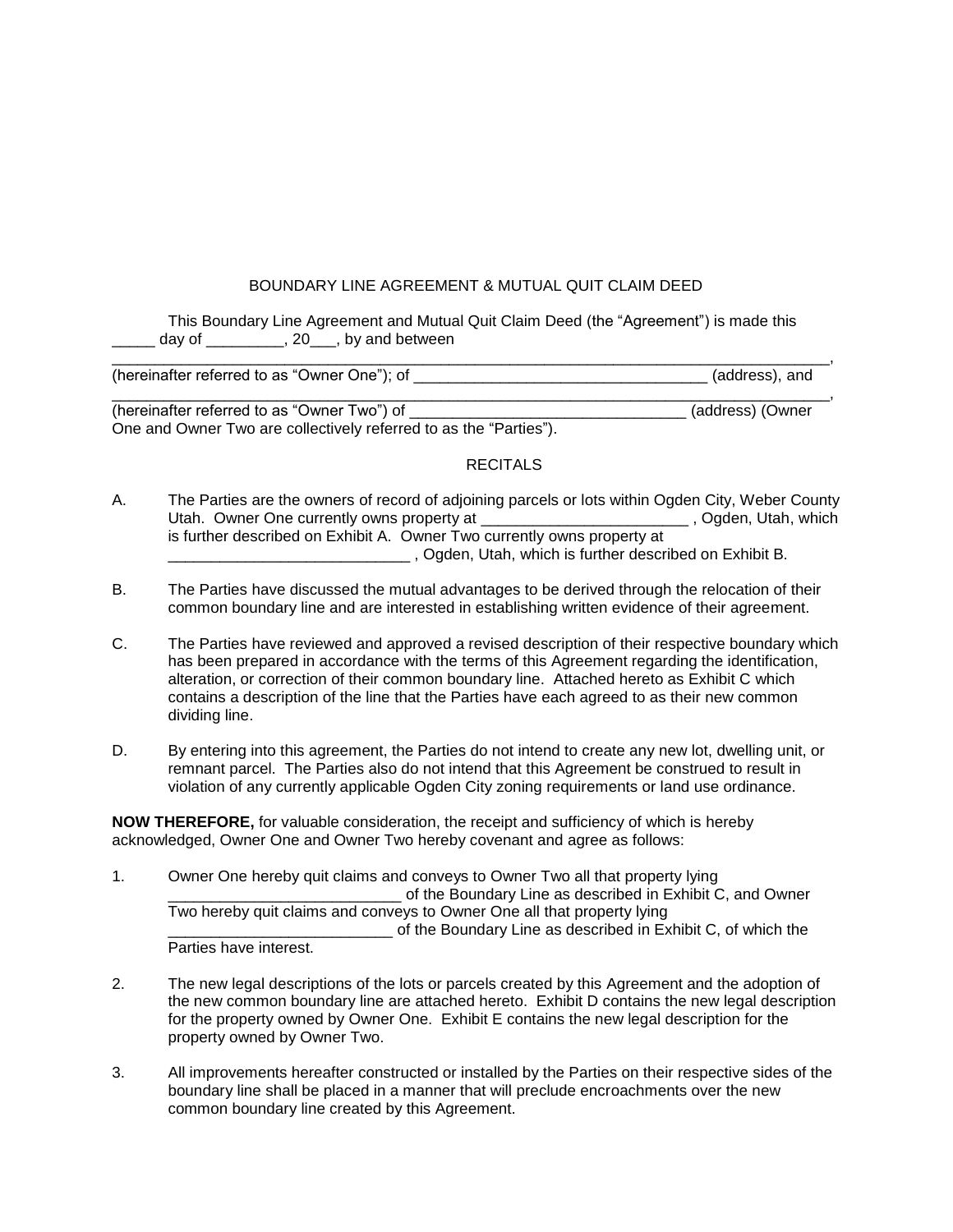- 4. The Parties represent that all mortgages, deeds of trust, or other financial obligations previously secured against their respective properties, as described in Exhibits A and B, have been released or re-conveyed of record prior to or at the time of the recording of this agreement, or that the beneficiary of any deed of trust or other financial obligation has consented to the recording of this agreement.
- 5. The terms of this Agreement shall run with the land and shall be binding upon all parties claiming by, through or under the Parties including, but not limited to, their purchasers, successors, assigns and lenders.
- 6. All easements of use or of record in existence on the date of this Agreement affecting, burdening or benefitting the Parties' properties shall remain in force and effect.
- 7. The terms of this Agreement represent the final and complete understanding of the Parties with respect to the issues described herein. Said terms incorporate and supersede all prior verbal and written representations, discussions and understandings between the Parties.
- 8. In the event of a default in the terms of this agreement or a disagreement as to the interpretation or implementation of said terms, the party alleging a default shall be entitled to bring an action in an appropriate court and shall be further entitled to recover, in addition to all other relief sought, reasonable attorney's fees and court costs.

\_\_\_\_\_\_\_\_\_\_\_\_\_\_\_\_\_\_\_\_\_\_\_\_\_\_\_\_\_\_\_\_\_\_ \_\_\_\_\_\_\_\_\_\_\_\_\_\_\_\_\_\_\_\_\_\_\_\_\_\_\_\_\_\_\_\_\_\_

OWNER ONE OWNER TWO [Write Owner One's Name(s)]  $[Write Owner Two's Name(s)]$ 

By: By: Its: Its:

\_\_\_\_\_\_\_\_\_\_\_\_\_\_\_\_\_\_\_\_\_\_\_\_\_\_\_\_\_\_\_\_\_\_ \_\_\_\_\_\_\_\_\_\_\_\_\_\_\_\_\_\_\_\_\_\_\_\_\_\_\_\_\_\_\_\_\_\_ By: By: Its: Its: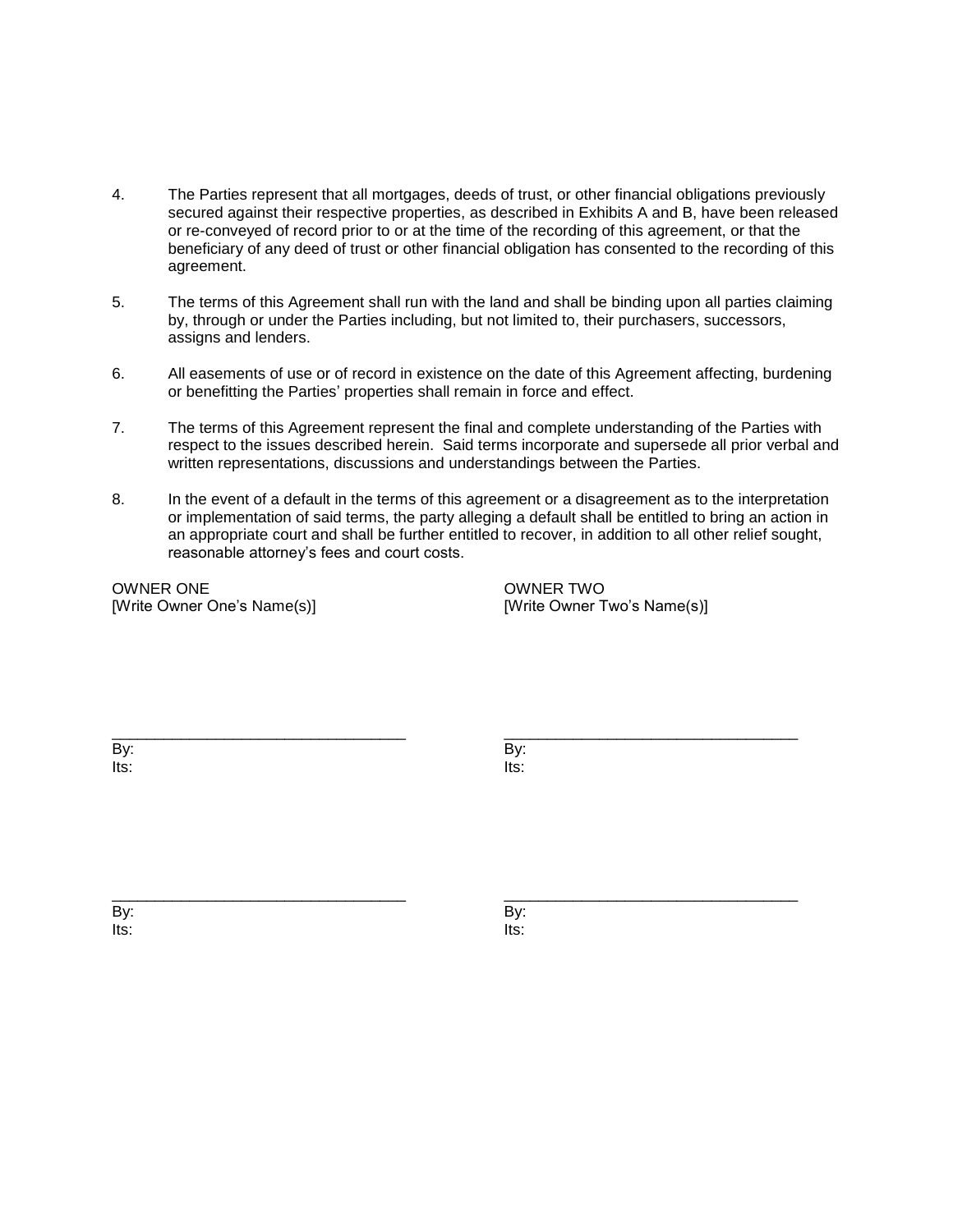| STATE OF UTAH                     |               |                                                                                                                                        |     |
|-----------------------------------|---------------|----------------------------------------------------------------------------------------------------------------------------------------|-----|
| COUNTY OF <b>Example 20</b>       | :SS           |                                                                                                                                        |     |
|                                   |               | On this ___ day of ______________, 20___, personally appeared before me                                                                |     |
|                                   |               | the signer(s) of the foregoing instrument who duly acknowledged to me that they executed the same.                                     |     |
|                                   |               | NOTARY PUBLIC                                                                                                                          |     |
| <b>ACKNOWLEDGMENT (Corporate)</b> |               |                                                                                                                                        |     |
| STATE OF UTAH                     | $\mathcal{L}$ |                                                                                                                                        |     |
|                                   | :SS           |                                                                                                                                        |     |
|                                   |               | On this <u>equal</u> day of <u>entitinently</u> , 20 here personally appeared before<br>who being by me duly sworn did say that she is | me, |
|                                   |               |                                                                                                                                        |     |
|                                   |               | said entity, and he/she acknowledged to me that said entity executed the same.                                                         |     |
|                                   |               |                                                                                                                                        |     |
|                                   |               | <b>NOTARY PUBLIC</b>                                                                                                                   |     |
| <b>ACKNOWLEDGMENT (Personal)</b>  |               |                                                                                                                                        |     |
| STATE OF UTAH                     |               |                                                                                                                                        |     |
| COUNTY OF ___                     | :SS           |                                                                                                                                        |     |
|                                   |               | On this ___ day of _____________, 20___, personally appeared before me                                                                 |     |
|                                   |               | the signer(s) of the foregoing instrument who duly acknowledged to me that they executed the same.                                     |     |
|                                   |               | <b>NOTARY PUBLIC</b>                                                                                                                   |     |
| <b>ACKNOWLEDGMENT (Corporate)</b> |               |                                                                                                                                        |     |
| STATE OF UTAH                     |               |                                                                                                                                        |     |
| COUNTY OF ______________          | :SS           |                                                                                                                                        |     |
|                                   |               | On this ____ day of ___________, 20___, personally appeared before                                                                     | me, |
|                                   |               | LACCED by me duly sworn did say that she is                                                                                            |     |
| a a                               |               | and that the foregoing instrument was signed in behalf of                                                                              |     |
|                                   |               | said entity, and he/she acknowledged to me that said entity executed the same.                                                         |     |

NOTARY PUBLIC

\_\_\_\_\_\_\_\_\_\_\_\_\_\_\_\_\_\_\_\_\_\_\_\_\_\_\_\_\_\_\_\_\_\_\_\_\_\_\_\_\_\_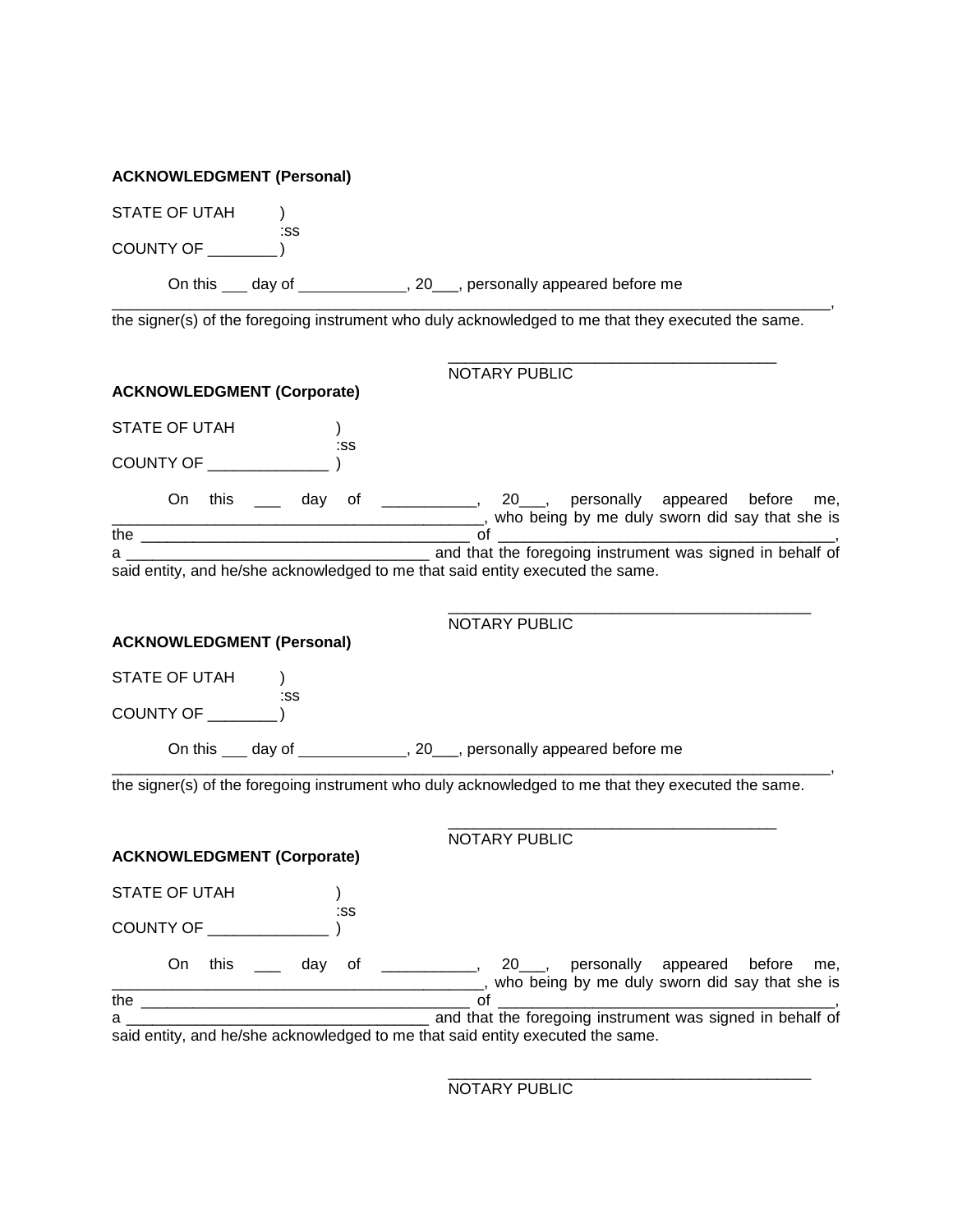## **EXHIBIT A**

Property Owned by Owner One

(Address)

Land Serial No.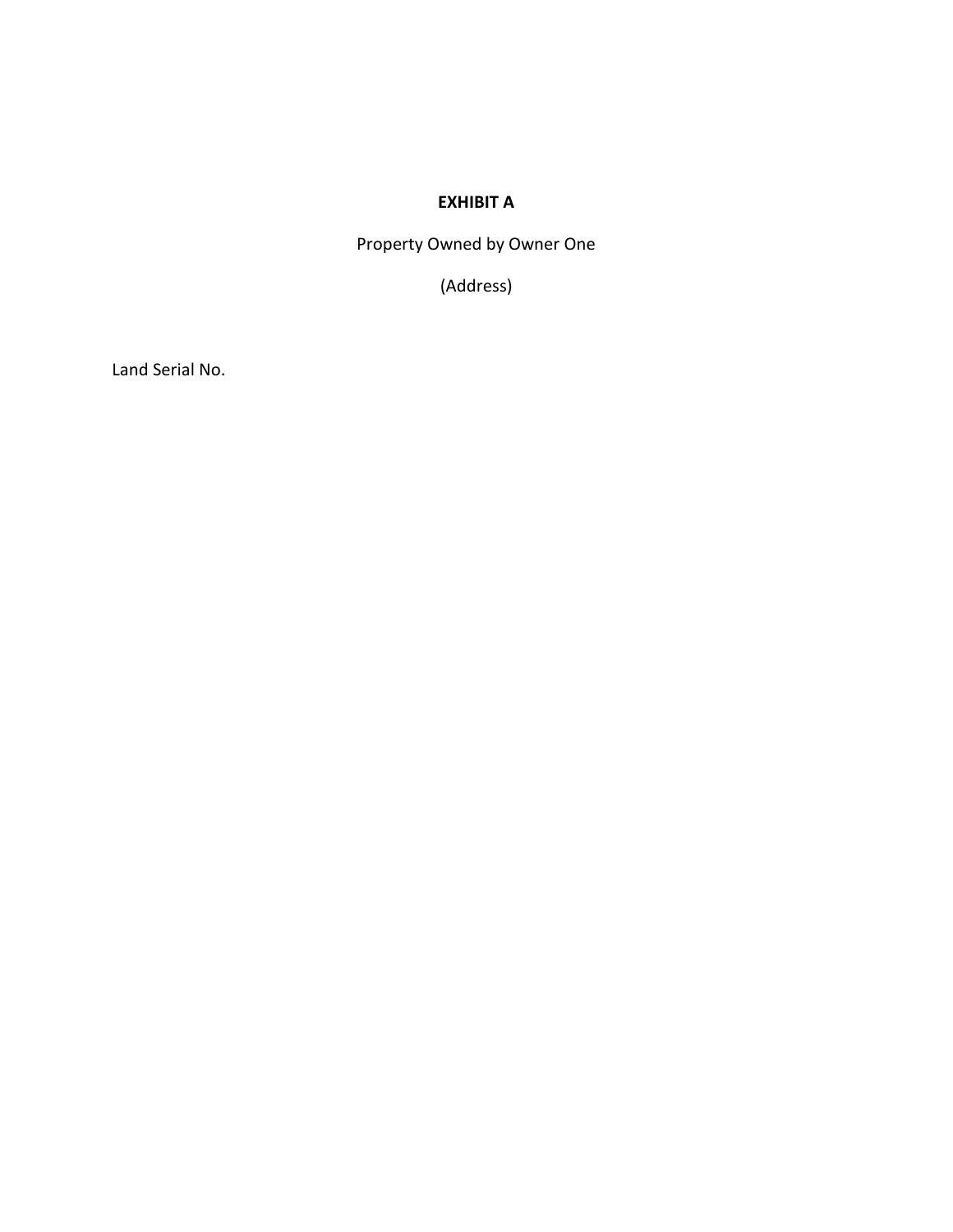#### **EXHIBIT B**

Property Owner by Owner Two

(Address)

Land Serial No.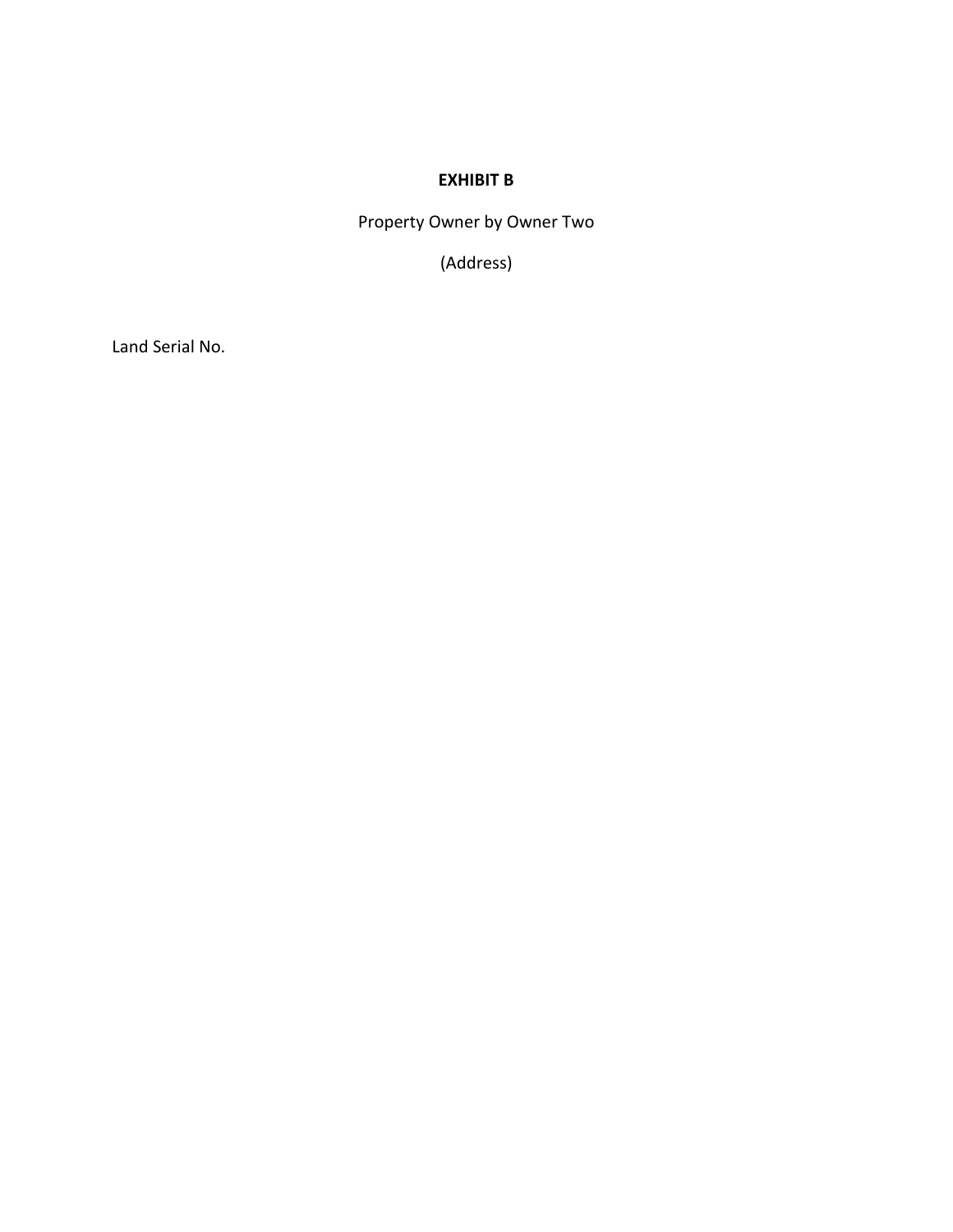## **EXHIBIT C**

New Common Boundary Line Description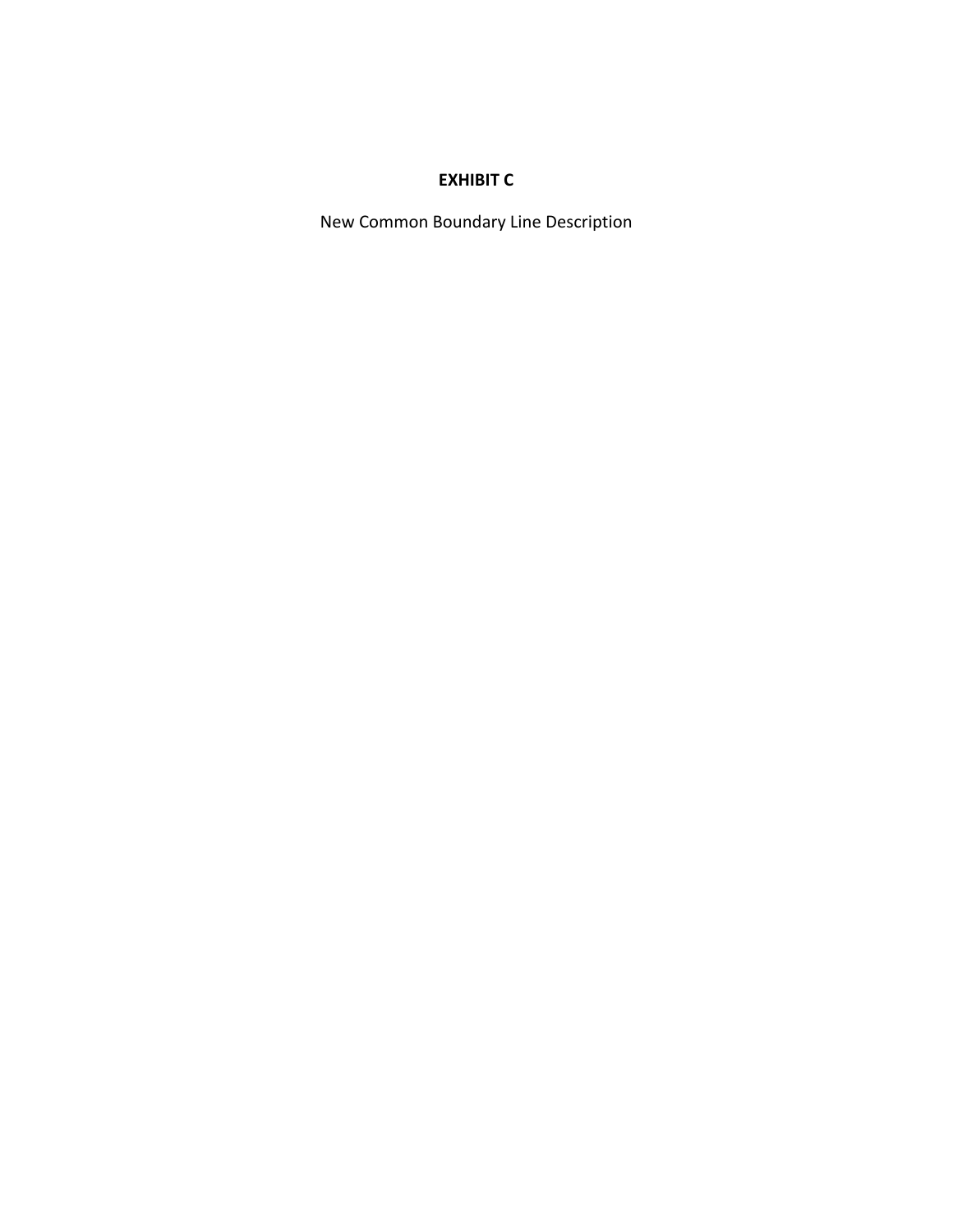#### **EXHIBIT D**

New legal description for Owner One

(Address)